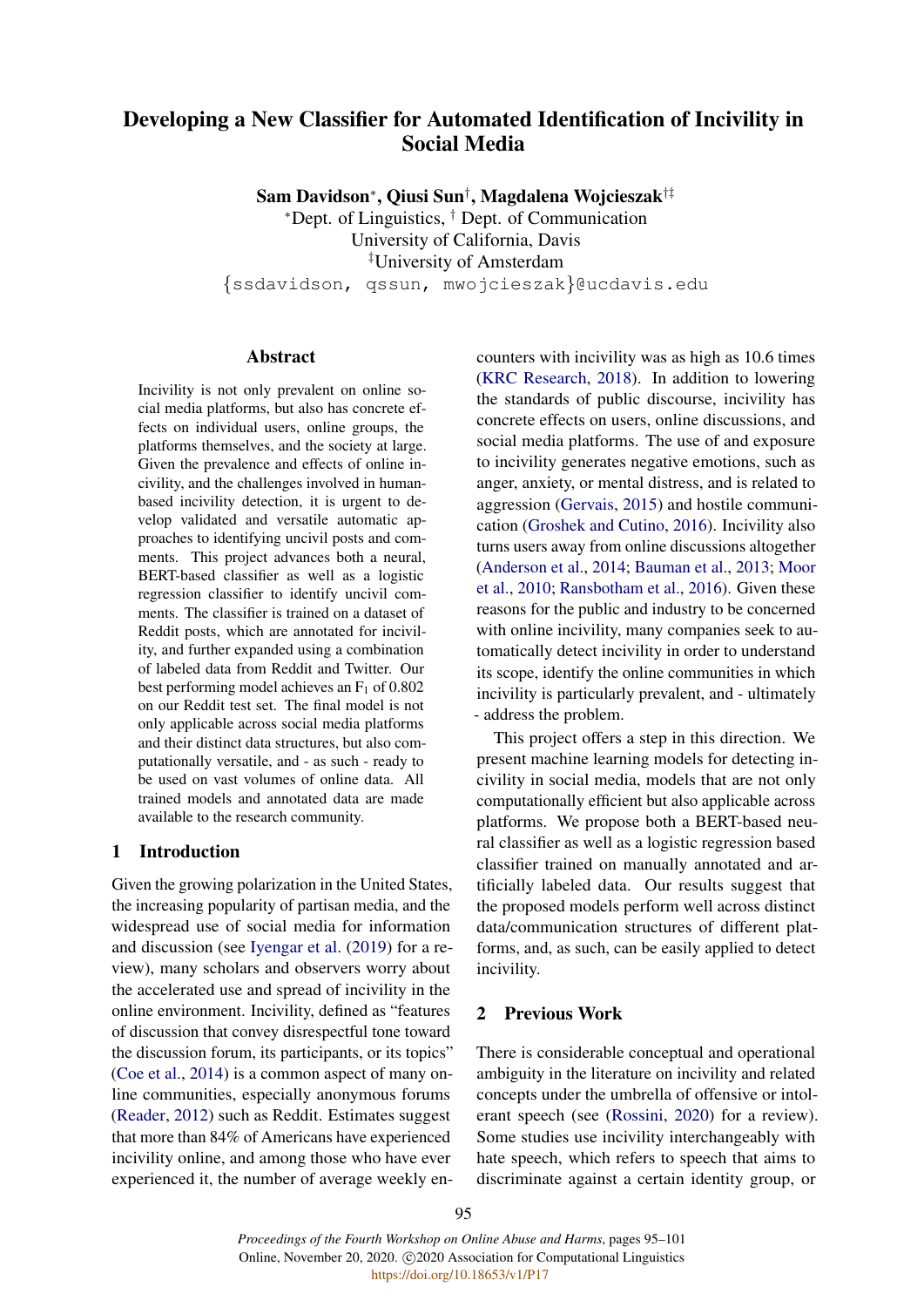aggressive or toxic language, which includes per-sonal attacks (Rösner and Krämer, [2016\)](#page-6-3). However, incivility is a broader concept, which focuses on content that goes against acceptable social norms in terms of vulgarity, name-calling, or offensive language [\(Papacharissi,](#page-6-4) [2004\)](#page-6-4), whereas hate speech or aggressive language captures more specifically discourse that offends, derogates, or silences others and may promote harm [\(Rossini,](#page-6-2) [2020\)](#page-6-2). Increasingly, incivility is conceptually and operationally distinguished from such intolerant discourse, and evidence suggests that the effects of these two forms of expressions also differ [\(Rossini,](#page-6-2) [2020\)](#page-6-2). Definitions of incivility vary, ranging from "a normdefying behavior" [\(Gervais,](#page-5-3) [2015\)](#page-5-3), "an explicit attack" [\(Anderson and Huntington,](#page-5-8) [2017\)](#page-5-8), to the violation of interpersonal politeness norms [\(Mutz,](#page-5-9) [2015;](#page-5-9) [Mutz and Reeves,](#page-6-5) [2005\)](#page-6-5), yet most include a lack of respect toward discussion participants or arguments [\(Santana,](#page-6-6) [2014\)](#page-6-6), and a impolite tone of discourse [\(Papacharissi,](#page-6-4) [2004\)](#page-6-4). The often used definition, which we adopt for the purpose of our machine learning model, sees incivility as features of discussion that convey disrespectful tone toward the discussion participants or its topics, including name-calling, mean-spirited or disparaging words directed at a person or group of people, an idea, plan, policy, or behavior, vulgarity, using profanity or language that would not be considered proper in professional discourse, and pejorative remarks about the way in which a person communicates [\(Coe et al.,](#page-5-1) [2014\)](#page-5-1). As such, our approach encompasses both the less societally detrimental foul language or harsh tone as well as the more intolerant discourse.

From a technical perspective, previous research using machine learning models to detect incivility and other offensive or intolerant language online has focused primarily on the use of logistic regression [\(Theocharis et al.,](#page-6-7) [2020;](#page-6-7) [Daxenberger et al.,](#page-5-10) [2018;](#page-5-10) [Maity et al.,](#page-5-11) [2018\)](#page-5-11), support vector machines [\(Joksimovic et al.,](#page-5-12) [2019;](#page-5-12) [Maity et al.,](#page-5-11) [2018\)](#page-5-11), and various neural classification models [\(Sadeque et al.,](#page-6-8) [2019\)](#page-6-8). BERT [\(Devlin et al.,](#page-5-13) [2019\)](#page-5-13) and related transfomer language models have been used in related tasks, such as identifying abusive language on Twitter [\(Nikolov and Radivchev,](#page-6-9) [2019;](#page-6-9) [Risch et al.,](#page-6-10) [2019\)](#page-6-10), including many entrants in the OffensEval task at SemEval-2020 [\(Zampieri et al.,](#page-6-11) [2020\)](#page-6-11). To our knowledge, this paper is the first to utilize a fine-tuned BERT model to identify incivility on social media platforms, and one of few projects that train the classifier on data from more than one platform. Also, past work on identifying incivility over time has mostly analyzed Twitter data during certain political events, such as the 2016 presidential election in the US [\(Siegel et al.,](#page-6-12) [2018\)](#page-6-12), and/or looked at political incivility in specific contexts (e.g., among politicians, e.g., [\(Theocharis et al.,](#page-6-7) [2020\)](#page-6-7). These rather narrow, single-platform foci limit the applicability of the developed classifications, a limitation we address in this project.

In addition to these contributions of our work, our primary contribution may lie in our data augmentation method. Specifically, we extend recent approaches to automatically label additional training data to improve the performance of a logistic regression classifier. Previous work in detection of offensive language has used back-translation [\(Ibrahim et al.,](#page-5-14) [2020\)](#page-5-14) and data transformation techniques [\(Rizos et al.,](#page-6-13) [2019\)](#page-6-13) to augment limited training data. While some work [\(Theocharis et al.,](#page-6-7) [2020\)](#page-6-7) utilizes the Google Perspectives API to label additional training data, which introduces noise to the operationalization of incivility, we take advantage of our well-performing BERT classification model to generate artificial training data for a logistic regression classifier. The resulting classifier can be efficiently run on CPU and is far less computationally expensive than our comparably performing BERT model. This extension makes our classifier easily applicable to vast amounts of data and readily implemented on social media platforms or the comments sections of websites of news media organizations.

#### 3 Dataset

We present a corpus of Reddit data annotated for incivility at the post level, and further annotated for political/non-political content at the subreddit level. We chose to use Reddit as the source of our dataset because Reddit is the sixth most popular website in the US and the third most visited social media platform following YouTube and Facebook [\(Alexa.com,](#page-5-15) [2019\)](#page-5-15). There are more than 430 million active users worldwide on Reddit [\(Perez,](#page-6-14) [2019\)](#page-6-14). Also, the anonymous nature of Reddit makes it popular for sharing information and engaging in long and complex discussions, making it ideal for observing online discourse. Furthermore, the public nature of Reddit allowed us to gather a large number of posts from across various user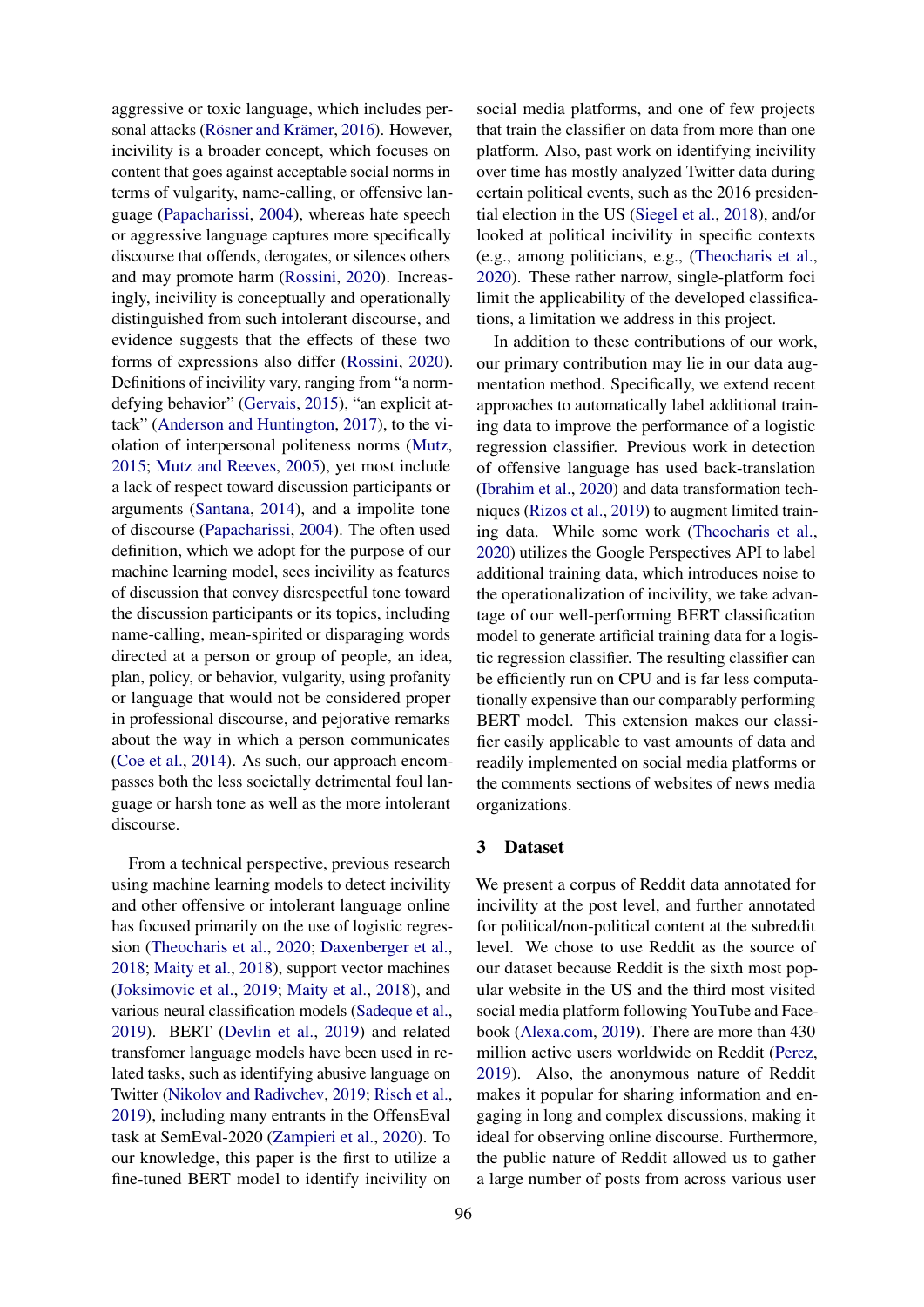communities, known as subreddits. Each subreddit has a general topic, behavioral norms, and community standards, allowing for a creation of a diverse dataset, which further increases the applicability of the resulting machine learning model.

To tackle the detection problem, we identified the most popular subreddits from 2006 to 2019 that contained 95% of the total comments by (1) the number of comments in the subreddit each year, and (2) the number of followers that commented in the subreddit each year, which resulted in 9355 subreddits across the years. We then collected 5000 comments from these subreddits using stratified random sampling technique, such that the random sampling from each year is based on each year's proportion in the total number of comments. These 5000 posts were the manually labeled.

#### 3.1 Dataset Annotation

Instead of adapting annotation schema that focused on profanity and swear words or phrases (i.e., the more narrow definition of incivility) [\(Zampieri](#page-6-15) [et al.,](#page-6-15) [2019;](#page-6-15) [Mohan et al.,](#page-5-16) [2017;](#page-5-16) [Almerekhi et al.,](#page-5-17) [2020\)](#page-5-17), we developed a coding manual to classify comments according to four dimensions present in offensive speech more broadly. We account for whether a comment contains: (1) name-calling, mean-spirited or disparaging words directed at a person or a group of people; (2) aspersion, meanspirited or disparaging words directed at an idea, plan, policy or behavior; (3) pejorative or disparaging remark about the way in which a person communicates, and (4) vulgarity, profanity or language that would not be considered proper. Our operational approach accounted for the content aspect (e.g., vulgarity or profanity, such as "you're a dumbass for simplifying the issue and trying to jump right into the helm of the 'y'r all hypocrites' bandwagon") and the different targets of incivility or foul content included in the intolerant discourse (e.g., "... the interests of left-handed black female dwarves"), to create a comprehensive and inclusive annotated dataset for model building. Annotators were asked to apply a binary label to indicate whether or not the comment contains incivility. The annotators were three undergraduate students in social sciences at UC Davis, two native English speakers and one with English as the second language. Two annotators are heavy Reddit users and one is a user of other social media. The annotators were trained on the definitions and proce-

dures, and each of them completed five pilot coding exercises. Each annotator first independently coded a random set of 50 comments with Fleiss's kappa of 0.618. They then compared results, discussed and resolved discrepancies, and clarified confusions. These steps were repeated multiple times with increasingly large comment sets until an acceptable agreement level was reached. In total, all three annotators completed 1000 comments together during training, with Fleiss's kappa of 0.663. The major discrepancies pertain to potentially sarcastic comments (e.g., "Great, now we're paying for CBC to promote cuckoldry"), which some coders saw as uncivil and others as innocent sarcasm. After an acceptable coding precision was established among the three annotators, the remaining 4000 comments were randomly divided into three sets and each annotator independently coded an assigned set. The final result of this process is a set of 5000 comments labeled for incivility. Additionally, our dataset includes coding at the subreddit level to identify subreddits that were political, non-political, or mixed (i.e., contained some political and some non-political content). This allows us to analyze the prevalence of incivility across different kinds of online discussions and across the political spectrum.

### 4 Classifier Training

To demonstrate the efficacy of our collected dataset, we use supervised machine learning to automatically identify uncivil Reddit posts. However, annotating a dataset large enough to train a state-ofthe-art neural classifier from scratch is a costly and time-consuming undertaking. We experimented with several neural binary classifiers, with our bestperforming models built on top of transformerbased language models, namely BERT [\(Devlin](#page-5-13) [et al.,](#page-5-13) [2019\)](#page-5-13) and its relative, DistilBERT [\(Sanh](#page-6-16) [et al.,](#page-6-16) [2019\)](#page-6-16). Past work has demonstrated that finetuning large, pre-trained language models, such as BERT and DistilBERT, is an effective method for creating a high-quality neural classifier with limited supervised training data. As described in [Sun et al.](#page-6-17) [\(2019\)](#page-6-17), we conduct additional pretraining of the BERT-base and DistilBERT-base models on a large collection of Reddit posts as in-domain data. Once pretrained, we fine-tune our models for classification on our annotated dataset of Reddit comments, which trained annotators classified with binary labels for incivility.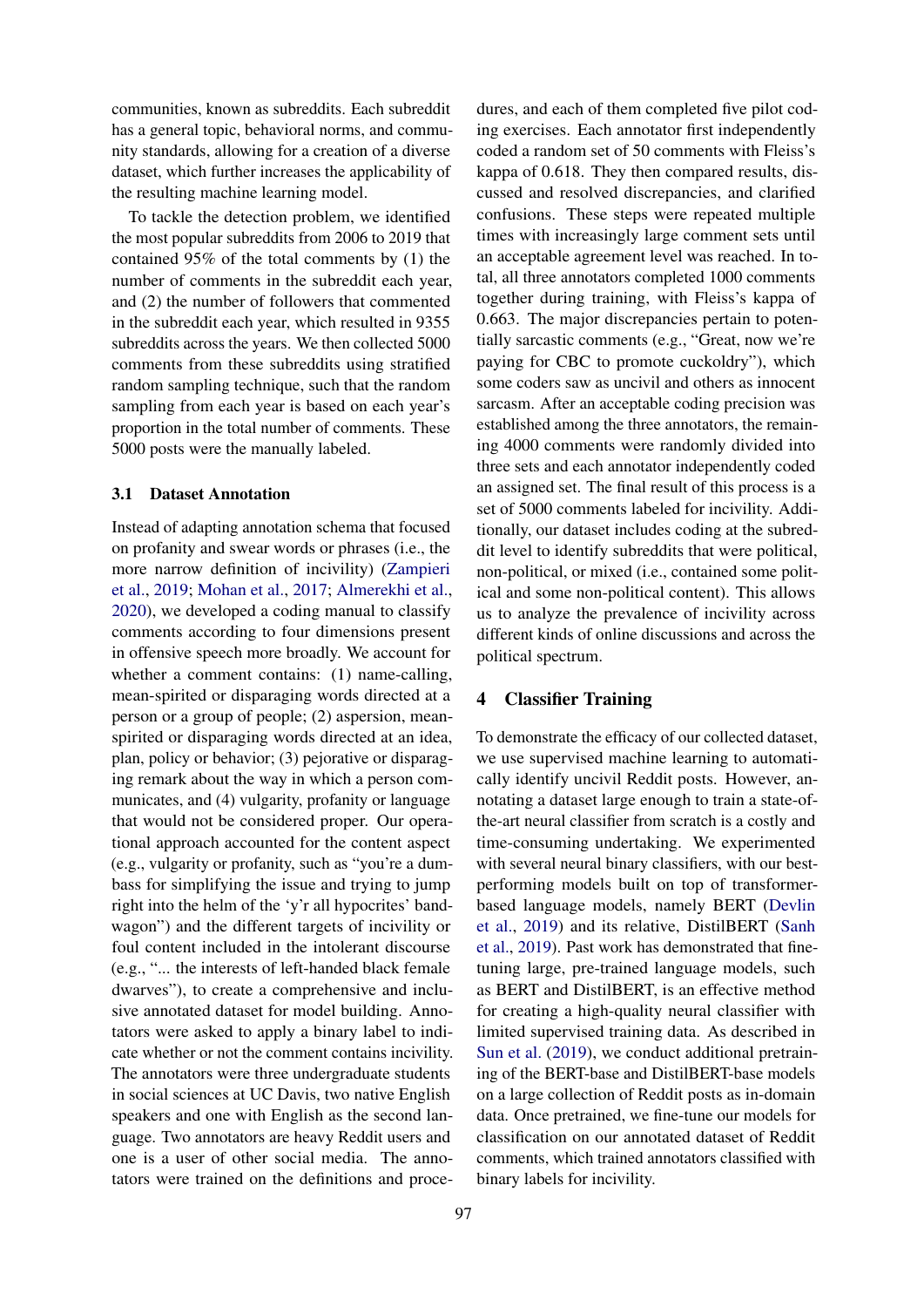Finally, in an effort to extend past work by creating a more flexible, platform agnostic classifier, we train a logistic regression classifier for incivility prediction in social media by combining the data presented in [Theocharis et al.](#page-6-7) [\(2020\)](#page-6-7) with our annotated and artificially labeled datasets.

Our Reddit dataset (including annotation disagreements), test predictions, scripts and models are available on the project GitHub repository  $<sup>1</sup>$  $<sup>1</sup>$  $<sup>1</sup>$ .</sup>

#### <span id="page-3-2"></span>5 Experiments and Results

Our BERT and DistilBERT models begin with the respective base pretrained language models, as implemented in HuggingFace's Transformer's package. We then further pretrain these models on dataset of 3 million Reddit posts, for 100,000 training steps (as suggested by [Sun et al.](#page-6-17) [\(2019\)](#page-6-17)) using the masked word prediction task [\(Devlin et al.,](#page-5-13) [2019\)](#page-5-13). We then utilize these pretrained models in a classification setup, utilizing a softmax layer to predict binary class probability based on the [CLS] token in BERT's final hidden layer. For classification fine-tuning, all inputs to the models are limited to 256 tokens in length, with a training batch size of 16. We use the AdamW optimizer [\(Gugger and](#page-5-18) [Howard,](#page-5-18) [2018\)](#page-5-18) with default learning rate and epsilon values. We fine-tune our model for classification for four epochs on our dataset of 5,000 Reddit posts which are coded for incivility, with 10% of the data set aside for training validation, and 1000 annotated posts set aside for model testing. Classification results using BERT and DistilBERT are shown in Table [1.](#page-3-1)

<span id="page-3-1"></span>

| Model             | <b>Precision</b> | Recall |       |
|-------------------|------------------|--------|-------|
| <b>BERT</b>       | 0.814            | 0.76   | 0.786 |
| <b>DistilBERT</b> | 0.936            | 0.702  | 0.802 |

Table 1: Results - Models trained on Reddit data

One major goal of this project is to classify multiple years of Reddit data for further analysis of incivility across political and non-political subreddits. Despite the acceptable performance of our BERT classification models, the models were too computationally expensive to classify the approximately 800 million posts per year we collected from Reddit. To address this constraint, we also train a logistic regression classification model to be able to classify large amounts of Reddit data with-

out the use of expensive neural classifiers. However, given the small size of our annotated training set, we must generate additional training data to train an effective logistic regression model. In order to improve system performance, we first use our fine-tuned DistilBERT model to classify a large collection of Reddit posts. We then uptrain a logistic regression model on this synthetic data, along with our annotated data. As detailed in Section [5,](#page-3-2) the resulting model achieves an  $F_I$  score which is competitive with our BERT and DistilBERT models, while also being able to classify data more quickly and at lower computational cost, making our model widely applicable.

All logistic regression models are trained using TFIDF of stemmed unigrams as features. Given the relative imbalance of labels in our training data, in which positive examples of incivility represent only 10.3% of annotated posts, we use ADASYN [\(He et al.,](#page-5-19) [2008\)](#page-5-19) to generate additional synthetic data for oversampling. We train a second model on synthetic data consisting of 5 million Reddit posts which are labeled for incivility using our trained DistilBERT model. Results are shown in Table [2](#page-4-0)

To test the overlap of concepts such as hate speech and offensive language with incivility, we applied the classifier provided by [Davidson et al.](#page-5-20) [\(2017\)](#page-5-20) to the test portion of our Reddit dataset. To conduct our test, we combined the classes "offensive language" and "hate speech" predicted by the [Davidson et al.](#page-5-20) [\(2017\)](#page-5-20) classifier into a single class. On our Reddit data, this classifier achieves an F1 of 0.242, indicating limited overlap between the these domains. This test demonstrates that the definitional, conceptual, and operational differences between incivility and related domains of offensive speech are indeed represented in our labeled data.

In order to further test the efficacy of our implementation, we train a logistic regression model as outlined above using Twitter data collected and annotated by [Theocharis et al.](#page-6-7) [\(2020\)](#page-6-7). Finally, to create our platform agnostic model, we train a logistic regression model by combining our annotated and synthetic Reddit data with the annotated and synthetic data from [Theocharis et al.](#page-6-7) [\(2020\)](#page-6-7), which we test on the [Theocharis et al.](#page-6-7) [\(2020\)](#page-6-7) Twitter test set, as shown in Table [3.](#page-4-1)

## 6 Analysis and Discussion

Our encouraging results in classifying incivility in Reddit posts demonstrate the efficacy of our dataset

<span id="page-3-0"></span><sup>&</sup>lt;sup>1</sup>https://github.com/ssdavidson/reddit\_incivility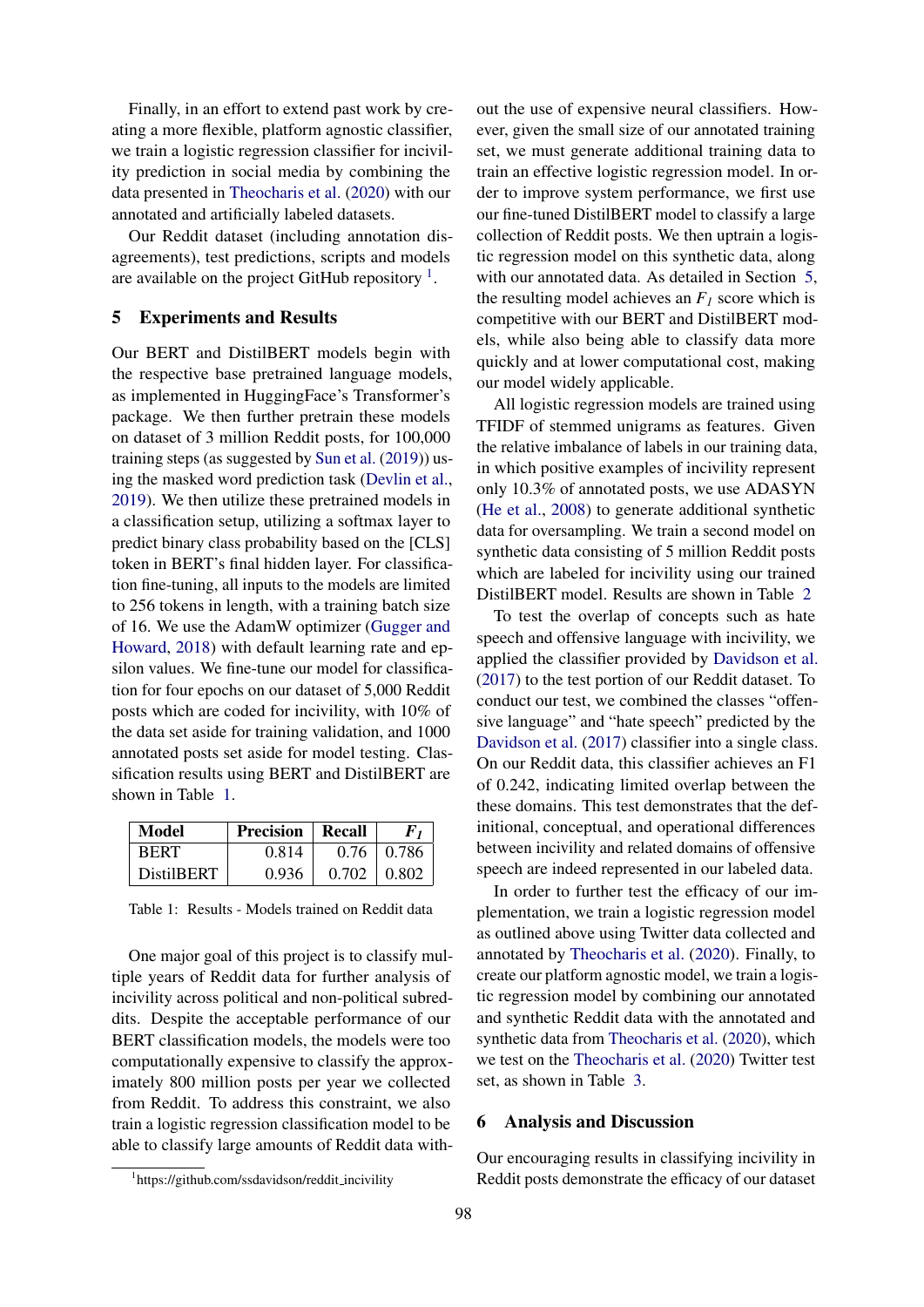<span id="page-4-0"></span>

| <b>Training Data</b>    | <b>Precision</b> | Recall | F1    |
|-------------------------|------------------|--------|-------|
| <b>Annotated Reddit</b> |                  | 0.173  | 0.295 |
| Synthetic Reddit        | 0.835            | 0.731  | 0.779 |
| Reddit + Twitter        | 0.828            | 0.74   | 0.782 |

Table 2: Results - Logistic Regression Models on Reddit Test Data

<span id="page-4-1"></span>

| <b>Training Data</b> | <b>Precision</b>   Recall |       | $\bm{F}_{\bm{I}}$ |
|----------------------|---------------------------|-------|-------------------|
| Synthetic Reddit     | 0.872                     | 0.158 | 0.267             |
| Reddit + Twitter     | 0.711                     | 0.474 | 10.569            |

Table 3: Results - Logistic Regression Models on Twitter Data

for classifier training. We have applied our trained classifier to 95% of Reddit comments from the year 2017, finding that 9.21% of non-political comments are uncivil, compared to 14.75% of political comments; initial results that indicate relative prevalence of incivility in online *political* discourse.

Due to the scale of the data to be ultimately classified, we were concerned as much with computational efficiency as with prediction accuracy when building our incivility classifier. When we use our trained BERT model to generate a large quantity of synthetically labeled training data, the performance of our log regression model is comparable to that of the our fine-tuned BERT models.

Concern with computational efficiency also informed our choice of features in our logistic regression model. While alternate features could be used, such as Doc2Vec or Word2Vec embeddings, we chose to use TFIDF due to the simplicity of calculating these features. Additionally, the choice of TFIDF was informed by the work of [Theocharis](#page-6-7) [et al.](#page-6-7) [\(2020\)](#page-6-7), who demonstrate the utility of TFIDF for the task for incivility classification. Finally, the fact that our TFIDF-based logistic regression model performs similarly well to the BERT model is evidence of the effectiveness of the choice of TFIDF features. That said, the use of alternate features may improve model performance, and we leave this to future work.

The similarity between the predictions made by our BERT model and our logistic regression model indicates that the logistic regression model retains much of the predictive power of the BERT model. In fact, across 996 test comments, the two models disagreed on only 27 comments, for a rate of 2.7%. From reviewing the disagreements we can identify several classes of comment on which the two models often disagree. The first, and most obvious, is very long comments. BERT is designed to truncate long input text (our implementation truncates inputs longer than 256 tokenized word pieces). Thus, our BERT model may mislabel longer comments in which the incivility occurs later in the comment. Another source of disagreement comes from the fact that our TFIDF-based classifier tends to be more sensitive to individual lexical items, which is to be expected as BERT is known to condense far more semantic information than do count-based vectorization techniques such as TFIDF [\(Jawahar](#page-5-21) [et al.,](#page-5-21) [2019\)](#page-5-21). For example, our regression model mislabels the comment "This is dope! Does anyone know where I can purchase one for myself?" as an uncivil comment, presumably due to the presence of the word "dope", while our BERT model labels the comment correctly. In future work, we plan to conduct a more rigorous analysis of labelling disagreements between the two models to better understand the role of lexicon and compositional semantics in the incivility classification task.

Finally, we demonstrate the flexibility of our model training strategy by creating a combined incivility prediction model using our automatically labeled Reddit data with the synthetic data provided by [Theocharis et al.](#page-6-7) [\(2020\)](#page-6-7). The resulting model has shown promise as a platform agnostic incivility classifier model for social media.

# 7 Conclusion and Future Work

In this paper, we present a new dataset of Reddit posts annotated at the comment level for incivility, as well as at the subreddit level for political content. Further, we demonstrate the efficacy of this dataset to train machine learning models for incivility detection, both alone and in combination with previously available datasets, to create a platform agnostic classifier for incivility on social media.

Using our trained classifier, our future goal is to provide a systematic overview of trends in incivility on social media, across time and variety of discussion topics. The project aims to capture the fluctuations in the prevalence of incivility in political and non-political online spaces, politically homogeneous and heterogeneous discussions, liberal and conservative ones, and also among different non-political topics. The anticipated study will add our understanding of the development of online incivility and shed light on incivility interventions.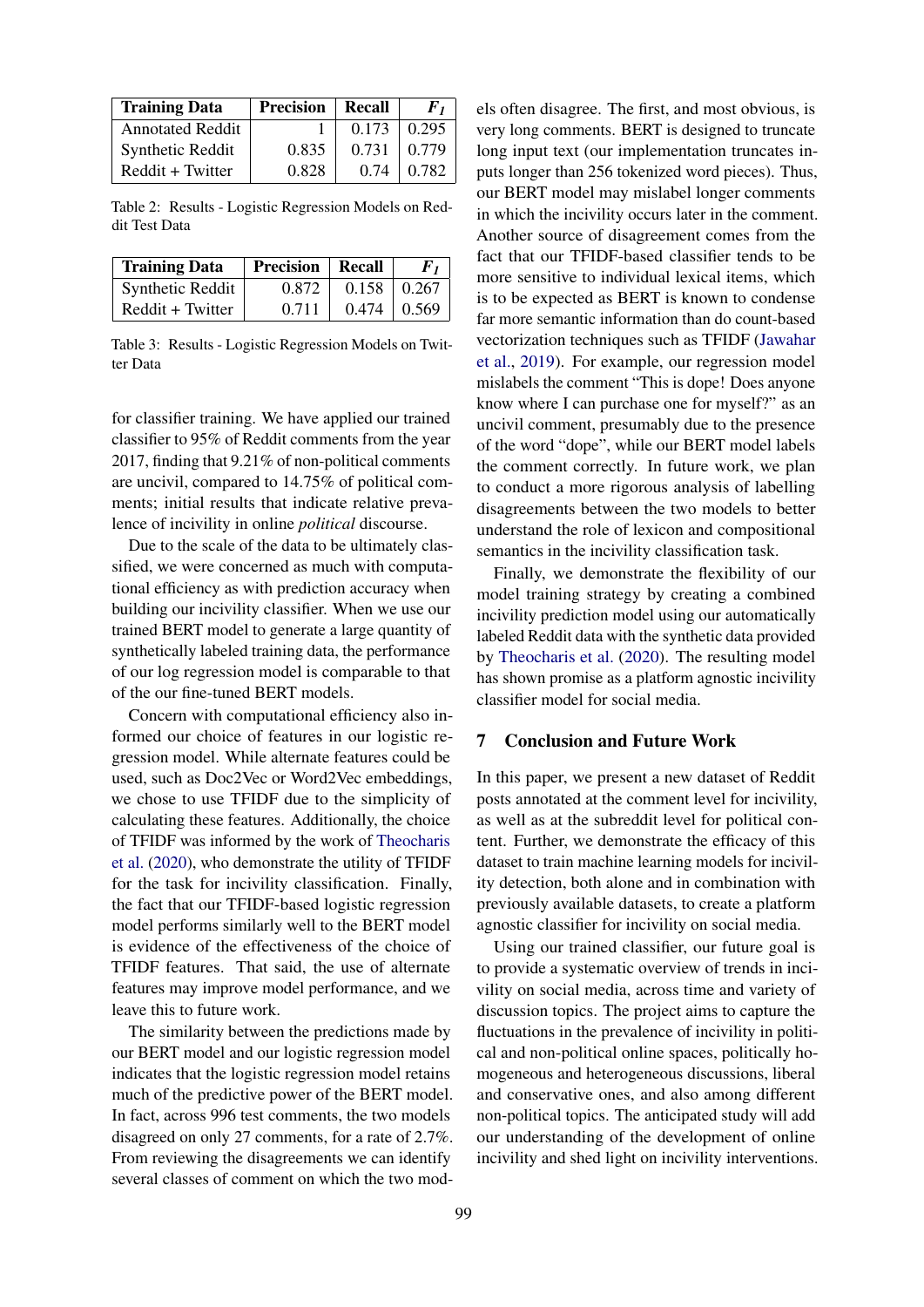#### References

- <span id="page-5-15"></span>Alexa.com. 2019. [Alexa - Top Sites in United States -](https://www.alexa.com/topsites/countries/US) [Alexa.](https://www.alexa.com/topsites/countries/US)
- <span id="page-5-17"></span>Hind Almerekhi, Supervised by Bernard J Jansen, and co-supervised by Haewoon Kwak. 2020. Investigating Toxicity Across Multiple Reddit Communities, Users, and Moderators. In *Companion Proceedings of the Web Conference 2020*, pages 294–298.
- <span id="page-5-5"></span>Ashley A Anderson, Dominique Brossard, Dietram A Scheufele, Michael A Xenos, and Peter Ladwig. 2014. The "nasty effect:" Online incivility and risk perceptions of emerging technologies. *Journal of Computer-Mediated Communication*, 19(3):373– 387.
- <span id="page-5-8"></span>Ashley A Anderson and Heidi E Huntington. 2017. Social media, science, and attack discourse: How Twitter discussions of climate change use sarcasm and incivility. *Science Communication*, 39(5):598–620.
- <span id="page-5-6"></span>Sheri Bauman, Russell B Toomey, and Jenny L Walker. 2013. Associations among bullying, cyberbullying, and suicide in high school students. *Journal of adolescence*, 36(2):341–350.
- <span id="page-5-1"></span>Kevin Coe, Kate Kenski, and Stephen A Rains. 2014. Online and uncivil? patterns and determinants of incivility in newspaper website comments. *Journal of Communication*, 64(4):658–679.
- <span id="page-5-20"></span>Thomas Davidson, Dana Warmsley, Michael Macy, and Ingmar Weber. 2017. Automated Hate Speech Detection and the Problem of Offensive Language. In *Proceedings of the 11th International AAAI Conference on Web and Social Media*, ICWSM '17, pages 512–515.
- <span id="page-5-10"></span>Johannes Daxenberger, Marc Ziegele, Iryna Gurevych, and Oliver Quiring. 2018. Automatically Detecting Incivility in Online Discussions of News Media. In *2018 IEEE 14th International Conference on e-Science (e-Science)*, pages 318–319. IEEE.
- <span id="page-5-13"></span>Jacob Devlin, Ming-Wei Chang, Kenton Lee, and Kristina Toutanova. 2019. BERT: Pre-training of Deep Bidirectional Transformers for Language Understanding. In *Proceedings of the 2019 Conference of the North American Chapter of the Association for Computational Linguistics: Human Language Technologies, Volume 1 (Long and Short Papers)*, pages 4171–4186.
- <span id="page-5-3"></span>Bryan T Gervais. 2015. Incivility online: Affective and behavioral reactions to uncivil political posts in a web-based experiment. *Journal of Information Technology & Politics*, 12(2):167–185.
- <span id="page-5-4"></span>Jacob Groshek and Chelsea Cutino. 2016. Meaner on mobile: Incivility and impoliteness in communicating contentious politics on sociotechnical networks. *Social Media+ Society*, 2(4):2056305116677137.
- <span id="page-5-18"></span>Sylvain Gugger and Jeremy Howard. 2018. AdamW and Super-convergence is now the fastest way to train neural nets. [https://www.fast.ai/2018/](https://www.fast.ai/2018/07/02/adam-weight-decay/) [07/02/adam-weight-decay/](https://www.fast.ai/2018/07/02/adam-weight-decay/).
- <span id="page-5-19"></span>Haibo He, Yang Bai, Edwardo A Garcia, and Shutao Li. 2008. ADASYN: Adaptive synthetic sampling approach for imbalanced learning. In *2008 IEEE international joint conference on neural networks (IEEE world congress on computational intelligence)*, pages 1322–1328. IEEE.
- <span id="page-5-14"></span>Mai Ibrahim, Marwan Torki, and Nagwa El-Makky. 2020. Alexu-backtranslation-tl at semeval-2020 task [12]: Improving offensive language detection using data augmentation and transfer learning. In *Proceedings of the International Workshop on Semantic Evaluation (SemEval)*.
- <span id="page-5-0"></span>Shanto Iyengar, Yphtach Lelkes, Matthew Levendusky, Neil Malhotra, and Sean J Westwood. 2019. The origins and consequences of affective polarization in the United States. *Annual Review of Political Science*, 22:129–146.
- <span id="page-5-21"></span>Ganesh Jawahar, Benoît Sagot, and Djamé Seddah. 2019. What Does BERT Learn about the Structure of Language? In *Proceedings of the 57th Annual Meeting of the Association for Computational Linguistics*, pages 3651–3657.
- <span id="page-5-12"></span>Srecko Joksimovic, Ryan S Baker, Jaclyn Ocumpaugh, Juan Miguel L Andres, Ivan Tot, Elle Yuan Wang, and Shane Dawson. 2019. Automated Identification of Verbally Abusive Behaviors in Online Discussions. In *Proceedings of the Third Workshop on Abusive Language Online*, pages 36–45.
- <span id="page-5-2"></span>Powell Tate KRC Research, Weber Shandwick. 2018. Civility in America 2018: Civility at work and in our public squares. [https://www.webershandwick.](https://www.webershandwick.com/wp-content/uploads/2018/06/Civility-in-America-VII-FINAL.pdf) [com/wp-content/uploads/2018/06/](https://www.webershandwick.com/wp-content/uploads/2018/06/Civility-in-America-VII-FINAL.pdf) [Civility-in-America-VII-FINAL.pdf](https://www.webershandwick.com/wp-content/uploads/2018/06/Civility-in-America-VII-FINAL.pdf).
- <span id="page-5-11"></span>Suman Kalyan Maity, Aishik Chakraborty, Pawan Goyal, and Animesh Mukherjee. 2018. Opinion conflicts: An effective route to detect incivility in Twitter. *Proceedings of the ACM on Human-Computer Interaction*, 2(CSCW):1–27.
- <span id="page-5-16"></span>Shruthi Mohan, Apala Guha, Michael Harris, Fred Popowich, Ashley Schuster, and Chris Priebe. 2017. The impact of toxic language on the health of Reddit communities. In *Canadian Conference on Artificial Intelligence*, pages 51–56. Springer.
- <span id="page-5-7"></span>Peter J Moor, Ard Heuvelman, and Ria Verleur. 2010. Flaming on YouTube. *Computers in human behavior*, 26(6):1536–1546.
- <span id="page-5-9"></span>Diana C Mutz. 2015. Incentivizing the manuscriptreview system using REX. *PS, Political Science & Politics*, 48(S1):73.